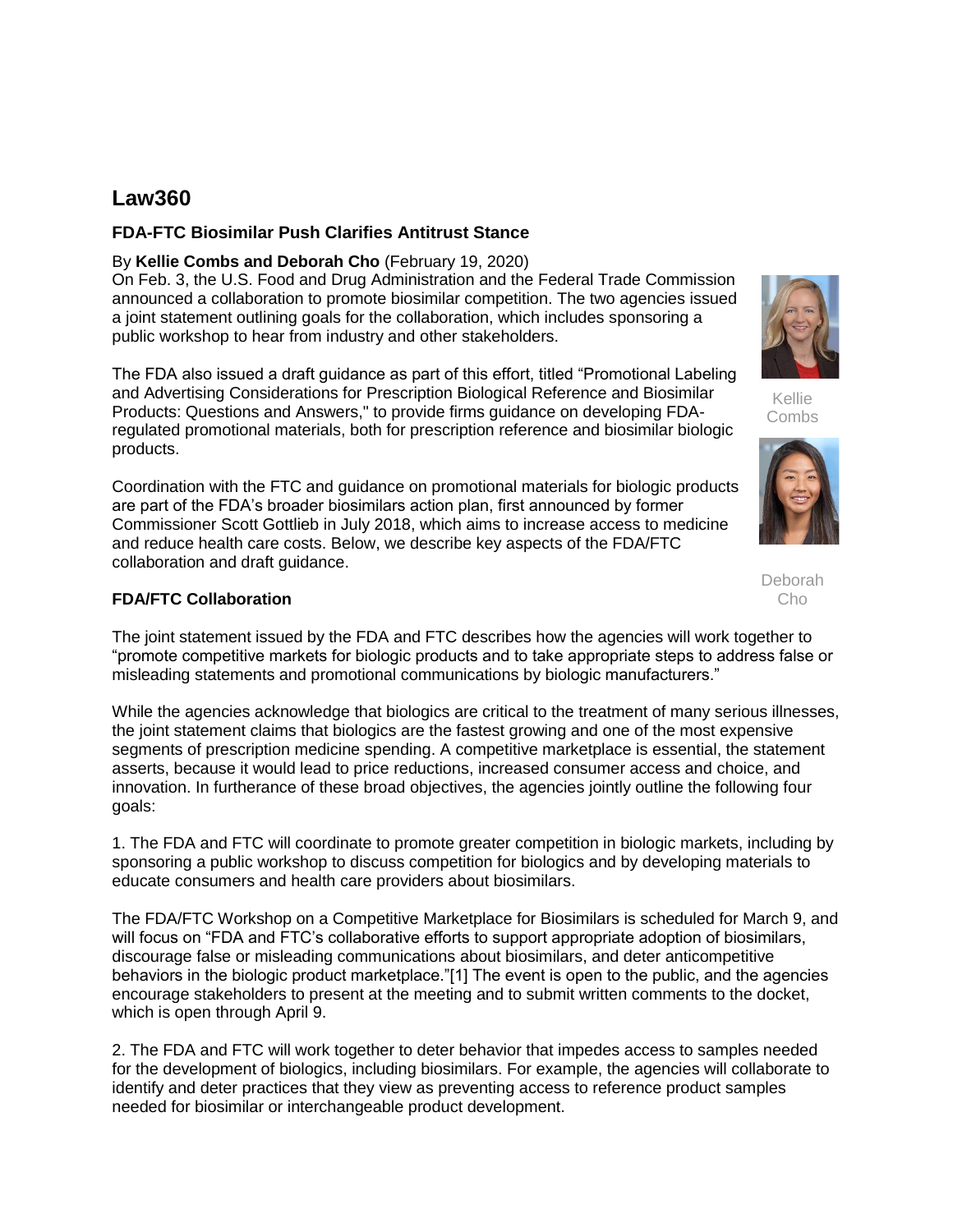Although not mentioned in the joint statement, this initiative follows the December 2019 passage of the Creating and Restoring Equal Access to Equivalent Samples Act, which among other things permits the developer of a generic drug or biosimilar product to file a civil action against an innovator manufacturer that declines to provide sufficient quantities of product samples for use in generic or biosimilar product development.

3. The FDA and FTC intend to take regulatory or enforcement action against false or misleading communications about biologics, including biosimilars.

4. The FTC will review patent settlement agreements involving biologics, including biosimilars, for antitrust violations.

#### **Draft Guidance on Promotional Labeling and Advertising Considerations for Prescription Biological Reference and Biosimilar Products — Q&A**

The FDA's draft guidance comes after calls from industry and other stakeholders for clarity in this area. It addresses several important issues related to the promotion of reference and biosimilar biologic products, while also underscoring that the general framework for prescription drug promotional requirements, such as the requirement that advertising and labeling must be truthful and nonmisleading, forms the basis for the agency's biologic product-specific recommendations.

### **Key Considerations for Biologic Reference and Biosimilar Products**

The draft guidance, which follows a Q&A format, includes the following recommendations, among others:

- Promotional materials should accurately identify the products described in the materials (e.g., the reference product, the biosimilar product, or a non-U.S.-licensed comparator product).
- When considering what information or data about a reference product should be included in promotional materials for a biosimilar, firms should refer to the biosimilar product's labeling, as the labeling includes reference product information and data that the FDA believes is relevant to the biosimilar and that supported FDA's finding of safety and effectiveness.
- The FDA states, for example, that where a biosimilar is licensed for fewer conditions of use than the reference product, the biosimilar's labeling generally contains the data and information from the reference product's labeling that is relevant to the licensed conditions of use of the biosimilar product.
- Information and data from studies conducted to support a demonstration of biosimilarity to the reference product do not commonly appear in the biosimilar product's labeling, but firms may consider providing information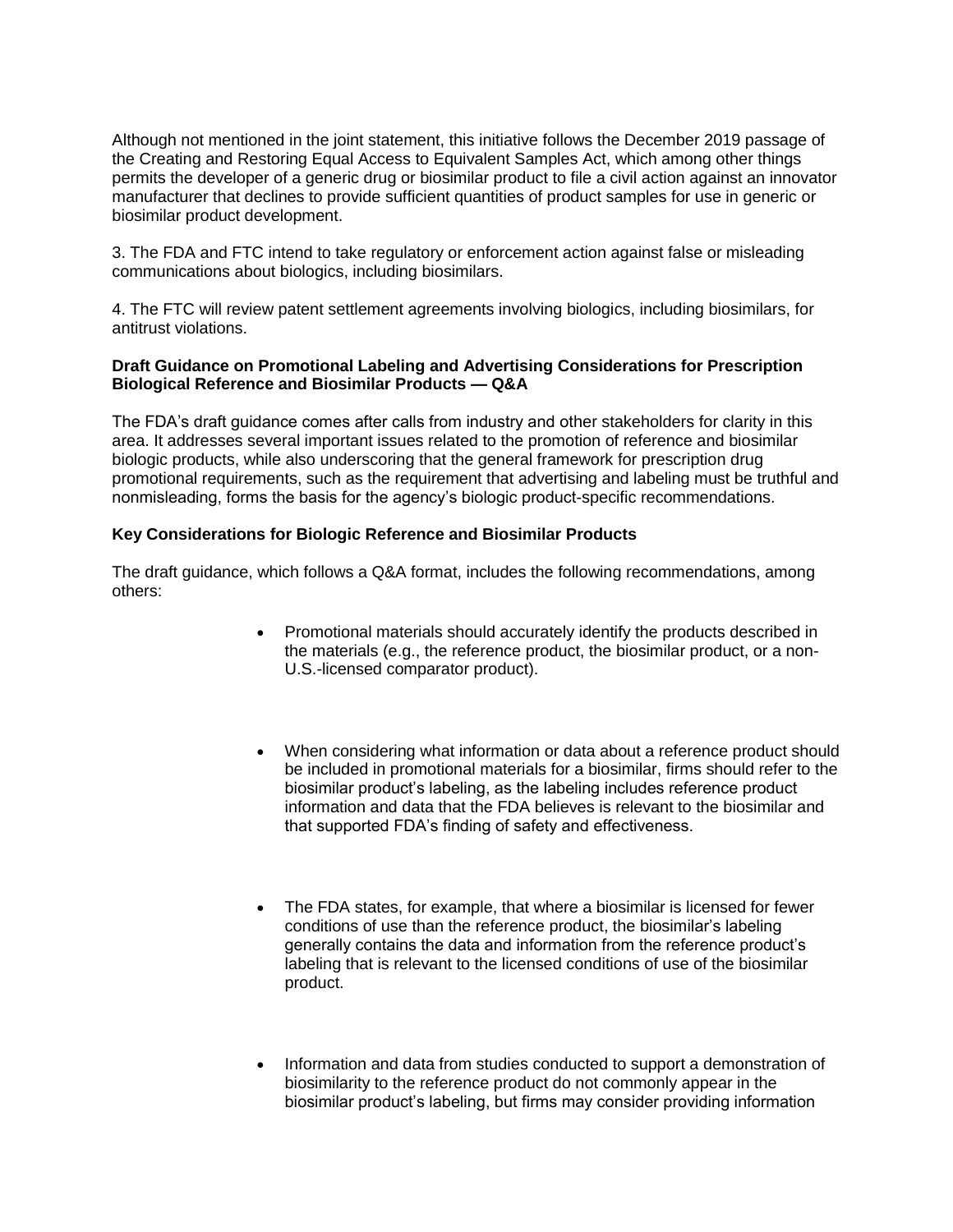about such studies in their promotional materials. The FDA encourages firms that do so to apply the principles outlined in the 2018 guidance "Medical Product Communications That Are Consistent With the FDA-Required Labeling — Questions and Answers."

- As an example, the FDA states that it would not object to a presentation describing outcomes observed in a comparative clinical study of the biosimilar and a non-U.S.-licensed comparator product, so long as the presentation is consistent with the CFL guidance (e.g., it clearly and prominently provides contextual information about the study design and methodology, the role the study played in the biosimilarity evaluation, relevant data from the biosimilar product's labeling, and any material limitations of the data) and accurately describes the comparator as non-U.S.-licensed.
- The draft guidance includes a number of recommendations regarding promotional materials that compare reference products and biosimilars and states that firms should carefully evaluate comparative presentations to ensure that they are not false or misleading. In particular, firms should avoid any presentations that create the impression that there are clinically meaningful differences between the reference product and biosimilar, or that the products are not highly similar.
- Presenting data on response rates in patients treated with the reference product as compared to response rates in patients treated with the biosimilar product may be appropriate if the header states that the biosimilar product is just as effective as the reference product.
- In contrast, the same data presentation with a different header (e.g., that the biosimilar product has greater efficacy than or is superior to the reference product because of nonclinically meaningful differences in response rate) would create a misleading impression.
- The draft guidance also posits that accurate statements, when provided in a comparative context, could contribute to a misleading presentation; for example, a statement that a biosimilar is licensed for fewer conditions of use than the reference product, or that approval for a particular indication was based on extrapolation, could contribute to the net impression that the biosimilar product is less safe or effective than the reference product.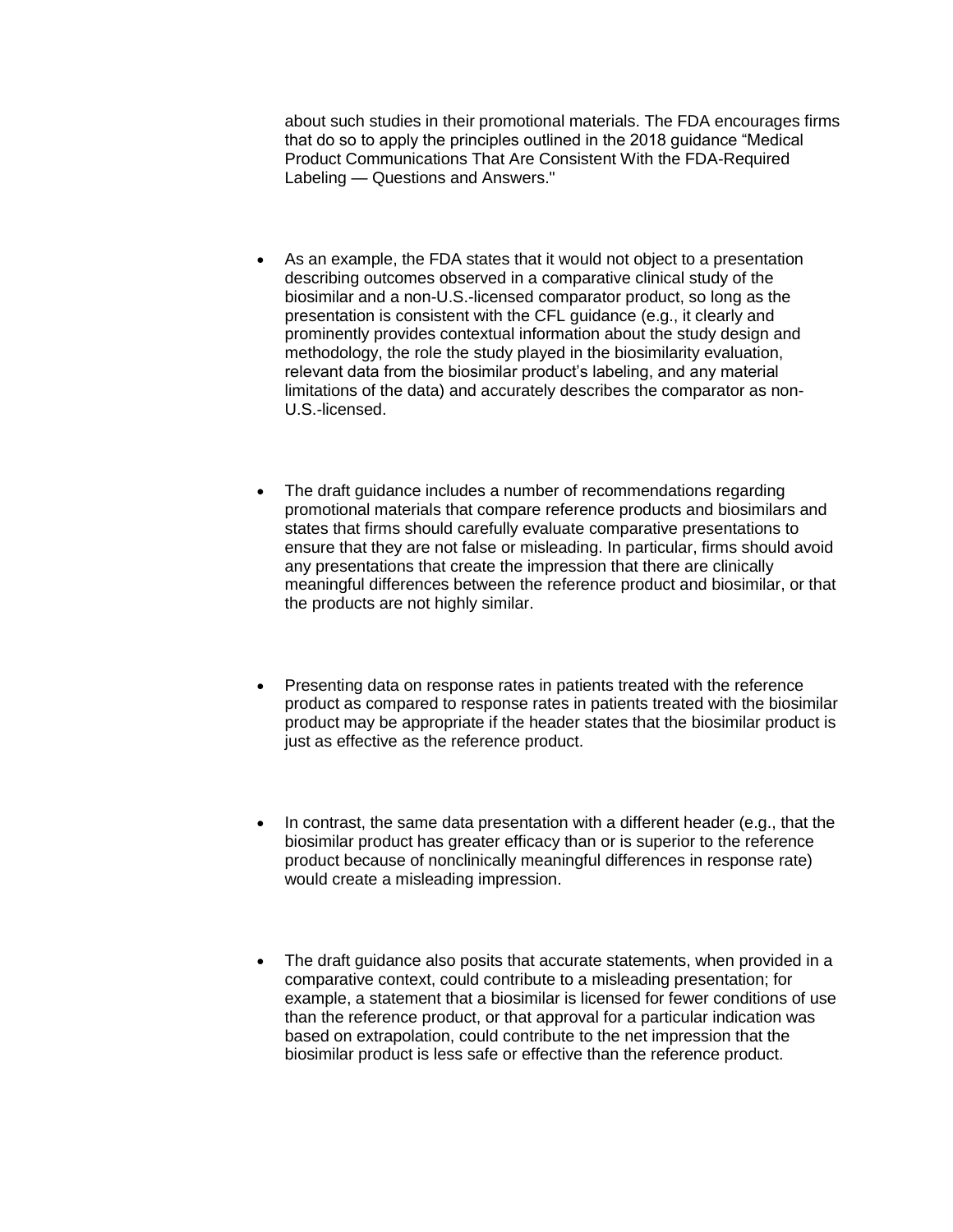- Firms should avoid suggesting that a biosimilar product is interchangeable with its reference product if it has not been licensed as interchangeable: similarly, because a biosimilar is not required to be identical to the reference product, firms should not represent that a reference product is safer or more effective than a biosimilar that has not been licensed as interchangeable.
- The draft guidance does not cover considerations relevant to promotional materials that discuss interchangeable biosimilars, which may not be viewed as pressing given that the agency has yet to license a biosimilar as interchangeable. That said, in its request for public comment on the draft guidance, the FDA asked stakeholders to weigh in not only on the issues discussed in the draft guidance, but also on the unique considerations that may apply in the context of interchangeable biosimilars and on other considerations that would help promotional materials convey truthful and non-misleading information about interchangeable products.

While the draft guidance provides a few examples of promotional materials that would or would not be appropriate, it ultimately emphasizes that the determination of whether a presentation is truthful and nonmisleading will be fact-specific and take into account factors such as how the information is presented, the type and quality of the data relied on to support the presentation, and contextual and disclosure considerations.

#### **Implications for Industry**

This much-anticipated draft guidance describes the FDA's views on many of the questions that have arisen as more biosimilar products have come to market. Although the development of promotional materials for reference and biosimilar products presents unique challenges, the draft guidance makes clear that the agency's existing promotional framework for prescription drugs — including the CFL guidance — generally applies to the promotion of these products.

An understanding of the CFL guidance is particularly important, as the clinical and other studies conducted to support biosimilar approval do not typically appear in biosimilar product labeling but may nevertheless be consistent with label and otherwise appropriate for promotion.

The CFL guidance describes a three-factor test for determining whether a promotional communication is consistent with label, which involves an analysis of whether the communication is covered by the labeled conditions of use, alters the risk-benefit profile of the product, and enables safe and effective use of the product.

The CFL guidance also recommends that communications be substantiated by information that is scientifically appropriate and statistically sound. The FDA states that information based on speculation or belief, as well as information based on a poorly designed or conducted study or analysis, would not meet the substantiation standard but otherwise does not elaborate on what types of data would or would not be sufficient.

In general, it may be reasonable to assume that studies submitted to the FDA and sufficient to support a biosimilarity determination would meet the substantiation standard, but it is critical that the promotional communication accurately characterize and appropriately contextualize the study and its results (e.g., by disclosing material limitations of the study, including relevant information from the FDA-required labeling).